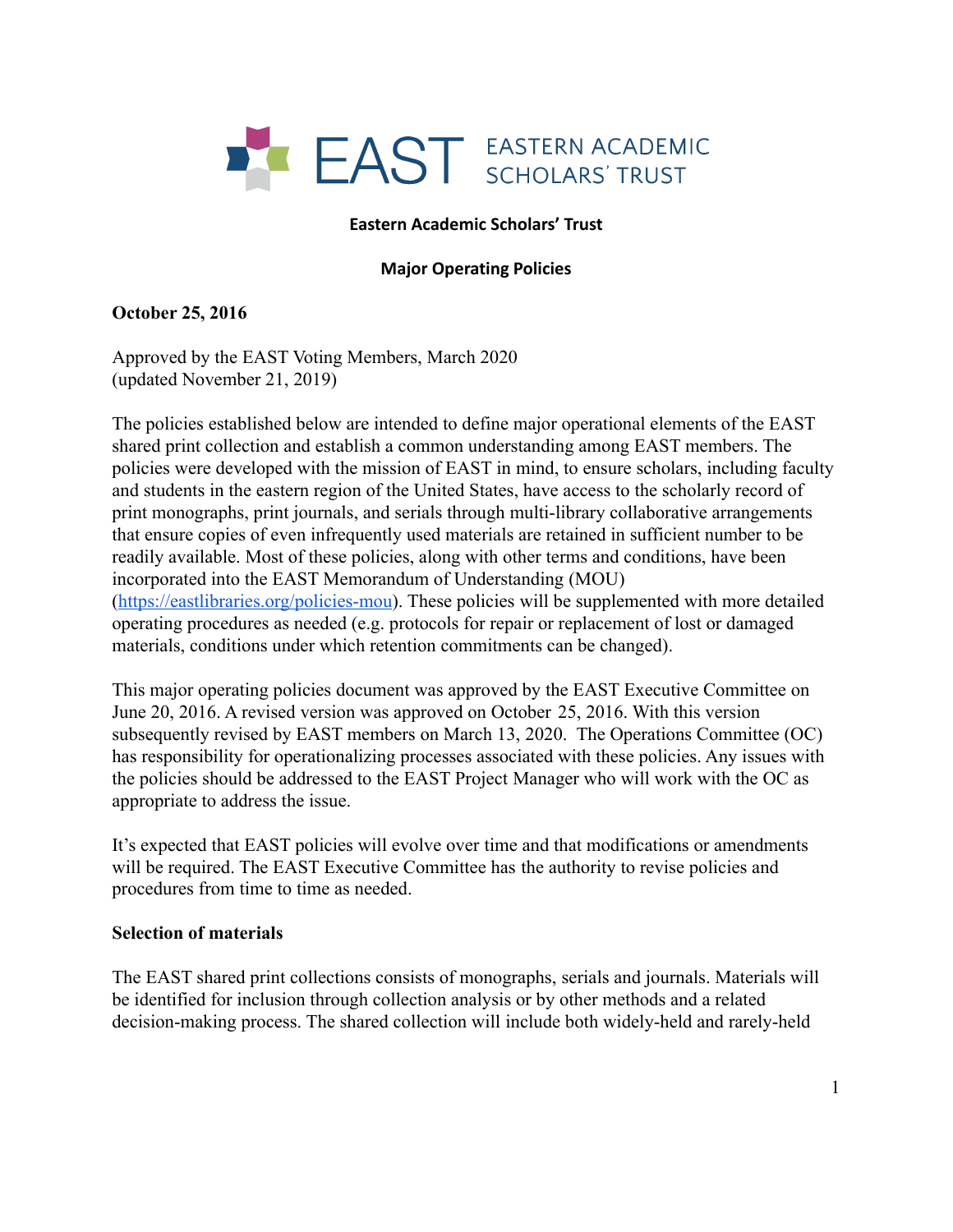titles that can be shared with other participants in some form. Retention Partners are required to retain only one copy of titles they have been allocated a commitment to retain.

The EAST Executive Committee may periodically identify new categories of materials for retention as determined by the membership.

# **Allocation**

In keeping with its mission to retain scholarly content, EAST will establish base expectations for participation in retention. Each Retention Partner is expected to retain holdings at an equitable rate as determined by the collection analysis or other agreed upon methodology.

## **Ownership**

Retention Partners will maintain ownership of the materials for which they agree to retain.

## **Location**

The EAST shared print collection will be a distributed collection with volumes maintained at the Retention Partner libraries, either in traditional campus shelving locations or in library storage facilities at the library's discretion.

## **Retention**

Retention Partners agree to hold the designated items until the EAST retention expiration date, June 30, 2031. EAST Retention Partners that are also ConnectNY retention libraries agree to extend their existing 10-year ConnectNY commitments through June 30, 2031.

The EAST Executive Committee will revisit the retention period at least once every five years to determine if circumstances warrant extending or reducing the commitment periods for certain kinds of materials. EAST retention commitments survive membership in EAST. The MOU will establish provisions to handle cases where a Retention Partner withdraws from EAST or can no longer retain some or all of its committed holdings.

## **Validation**

The EAST program does not require full validation of metadata (inventory confirmation) or physical condition for retained volumes.

## **Lost or damaged materials**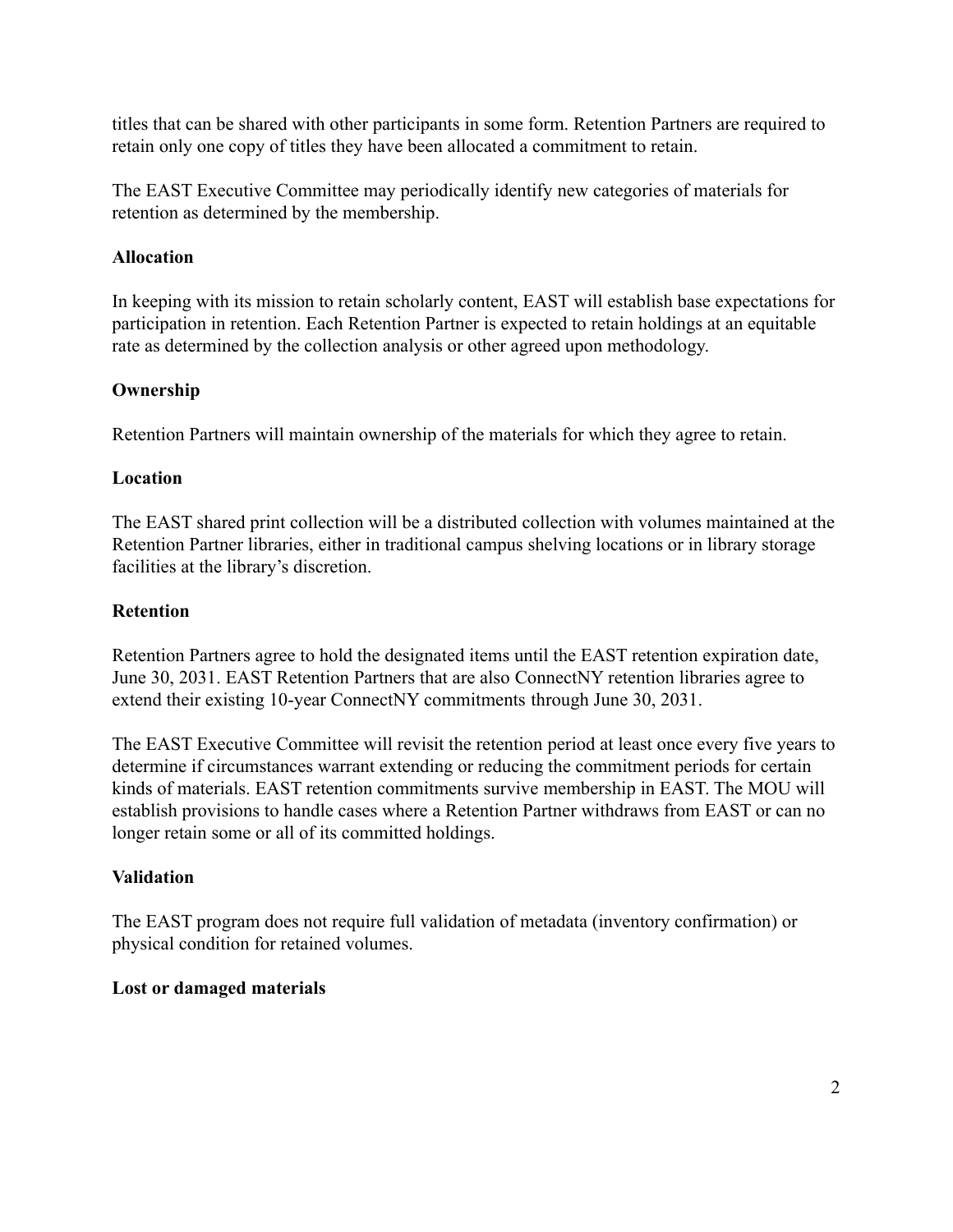Retention Partners are expected to follow EAST procedures available on the EAST website ([www.eastlibraries.org\)](http://www.eastlibraries.org) for replacing lost or damaged volumes and make every reasonable effort to ensure the volumes are replaced within the EAST collection.

# **Gap Filling**

EAST libraries planning on withdrawing serial and journal titles are encouraged to first check the EAST Retention Database to identify whether the titles have existing EAST commitments and if there are gaps in the holdings of the retained titles which they could fill.

If your library's holdings could fill gaps contact the holding EAST Retention Partner library (see below for contact list) with the Title, OCLC number, and your holdings range.

If the EAST retaining library is willing to accept a physical transfer of issues to fill gaps they should follow EAST procedures for updating retention commitment statements in catalogs.

Shipping costs will be negotiated between the libraries and at their expense.

# **Revoking Retention Commitments Determined to be Out of Scope**

Retention Partners that identify categories of materials they determine are neither in the retention interests of the local collection nor the EAST collective collection shall contact the Project Team and use the Reversal and Reallocation Requests Form, found on the EAST website (<https://eastlibraries.org/east-reversal-and-reallocation-requests>).

Titles allocated for EAST retention should meet the retention rules (see <https://eastlibraries.org/retention-models> for monographs and <https://eastlibraries.org/serials-and-journals> for serials and journals rules) recommended by EAST member libraries and approved by the EAST Executive Committee. Retention Partners are given the opportunity to review their retention commitment proposals before agreeing to their final allocation. However, due to the scale of monograph titles allocated for retention it is not practical to review at the title level which means items that were out of scope ([http://eastlibraries.org/sites/default/files/BLC\\_Uploads/ScopeDef\\_Cohort1\\_20161020.pdf](http://eastlibraries.org/sites/default/files/BLC_Uploads/ScopeDef_Cohort1_20161020.pdf)) for EAST may have unintentionally been assigned for retention (for example, outdated and superseded editions of textbooks and guides).

## **Access**

EAST materials will be held as an accessible light archive with volumes available for circulation to other EAST libraries.

## **Fulfillment and delivery**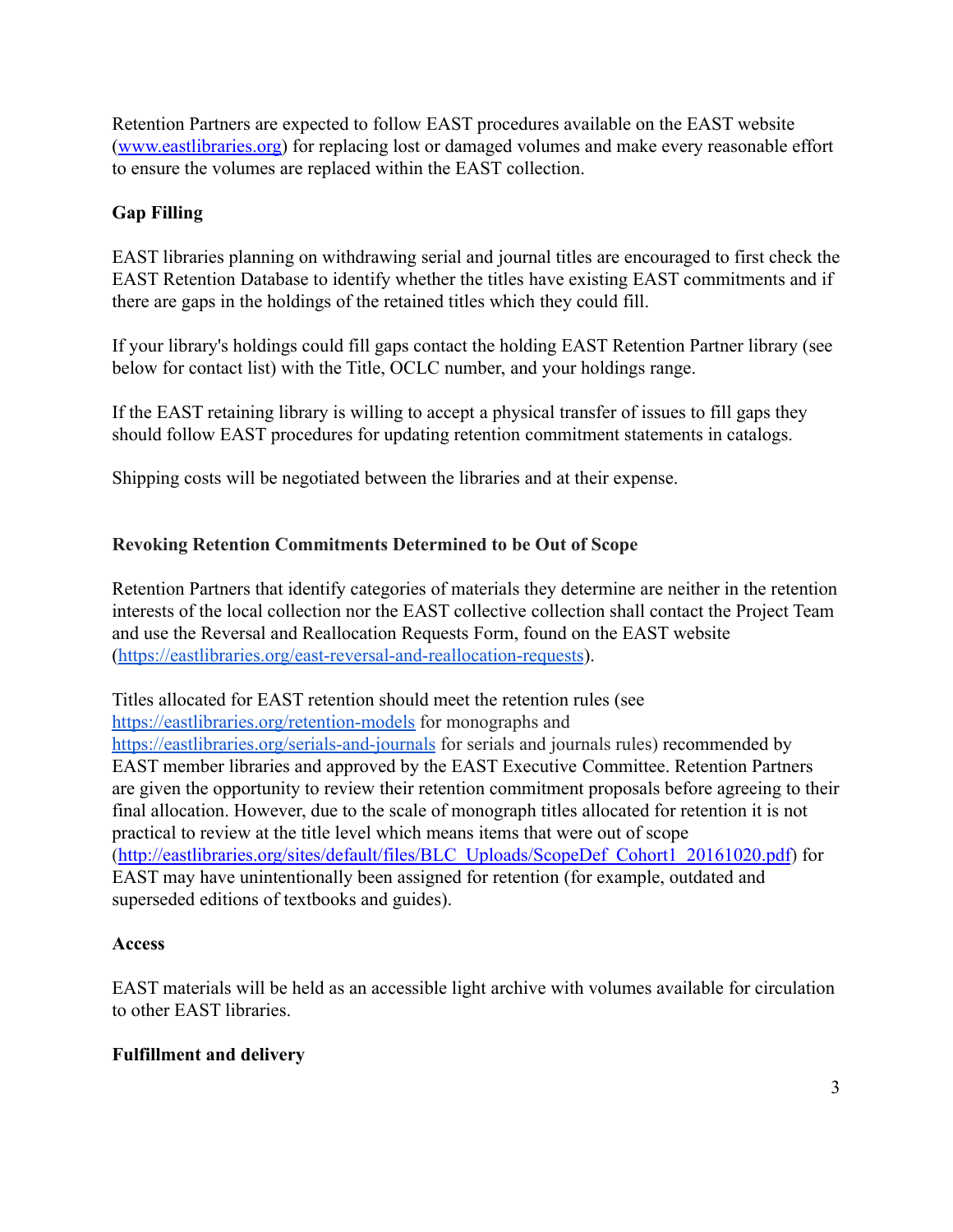EAST members strongly support a practice of free lending across the member libraries. EAST members may use their own institutional policies to fulfill requests for EAST holdings. Libraries may opt out of this policy. Libraries that choose to opt out of free lending may be charged to borrow from any other EAST member at the lending member's discretion.

### **Delivery modes**

Members agree to deliver physical volumes upon request using existing ILL or consortial delivery methods.

Members may require in-library use at the borrowing library for certain items (e.g. based on condition, rarity).

Where possible, delivery will be made through scanning and digital delivery, e.g. for an individual chapter or article in the case of journals.

Members will commit to deliver and return materials expeditiously via the established resource-sharing mechanism appropriate to each request.

## **Interlibrary Loan Code**

EAST members are expected to adhere to the principles of the Interlibrary Loan Code for the United States (2016).

## <http://www.ala.org/rusa/guidelines/interlibrary>

## **Operating policies and procedures**

The EAST Executive Committee will review and approve detailed operating policies and procedures, such as protocols for replacement or repair of retained titles that are damaged, and will have authority to revise those policies and procedures from time to time as needed. Such policies or changes will be based on recommendations from the Operations Committee and/or working groups. The MOU will describe this principle but will not include the specific operating policies or procedures, to facilitate future modifications that may be necessary based on operating experience.

## **Disclosure**

EAST Retention Partners will record EAST retention commitments in their local catalogs in an effort to prevent withdrawal of these volumes. Retention Partners will also disclose EAST retention commitments in regional and national/international systems (e.g., OCLC WorldCat) in ways that are consistent with emerging national or international standards. Specific details will